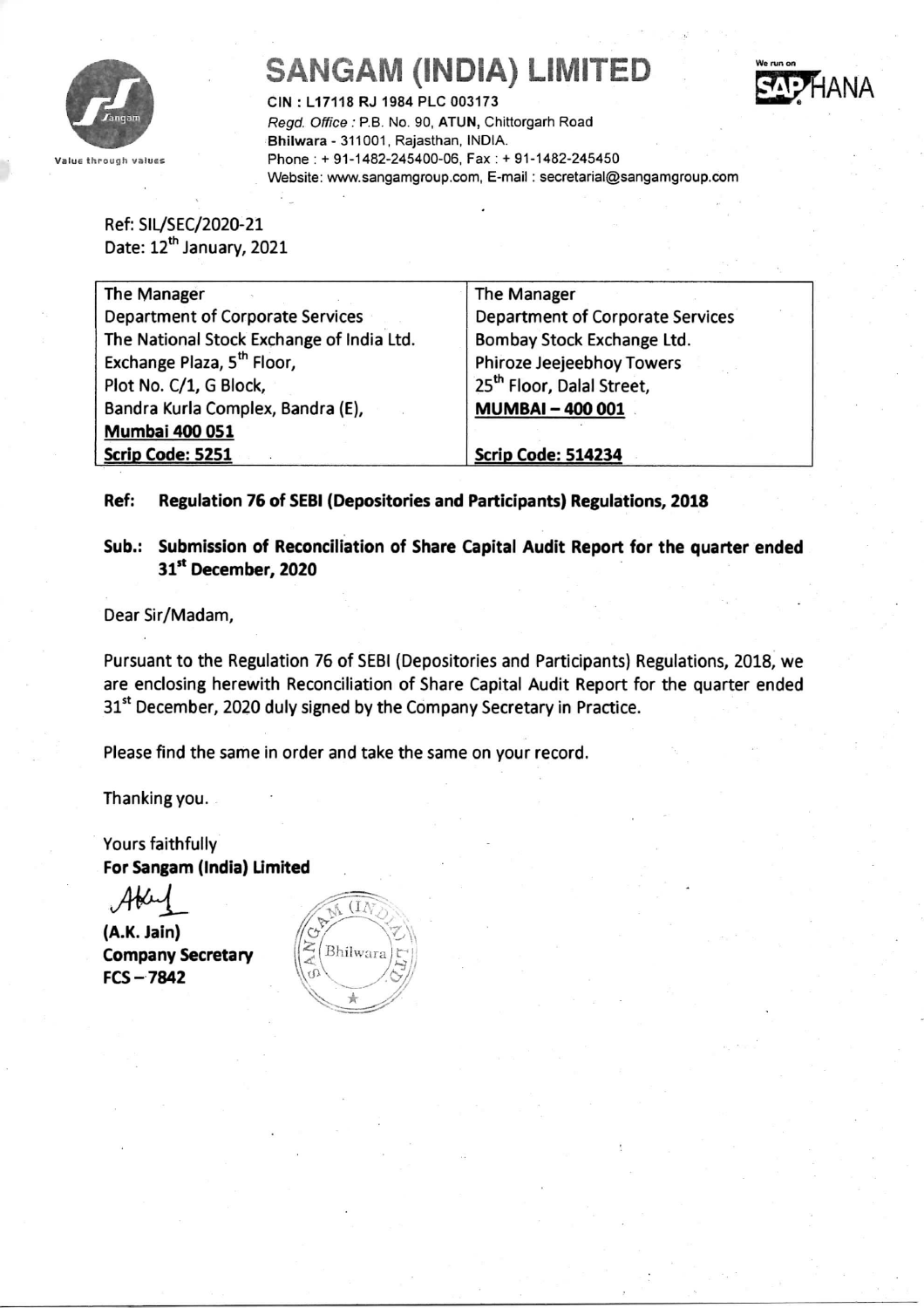

# **us** <sup>B</sup> **K Sharma & Associates**

**Company Secretaries**

#### **RECONCILIATIONOF SHARE CAPITALAUDIT REPORT** As per Regulation 76 of the SEBI (Depositories and Participants) Regulations, 2018 1 **For Quarter Ended** December, 2020 INE495C01010 2 **ISIN**  $\cdot$  $Rs.10/-$ 3 **Face Value :** SANGAM (INDIA) LIMITED 4 **Name** of the **Company** ATTUN, CHITTORGARH ROAD, P.B. NO 90, **Registered Office Address** 5 BHILWARA, RAJASTHAN, 311001 ATTUN, CHITTORGARH ROAD, P.B. NO 90, BHILWARA, RAJASTHAN, 311001 6 **Correspondence Address** 01482-245400 7 **Telephone & Fax Nos.** secretariai@sangamgroup.com 8 **Email address** BSE LIMITED **Names** of the **Stock Exchanges where the** 9 Names of the stock exchanges where the<br>
NATIONAL STOCK EXCHANGE OF INDIA LIMITED **company's securities are listed: Number of** shares **being the Word Total Issued Cap.** 43421559 100.00 **Issued Capital** 10 **Listed Capital (Exchange-wise)(As per company** 11 39421559 90.78 **record): BSE & NSE** 5832673 13.43 **Held in dematerialised form in CDSL** 12 33464895 77.07 **Held in dematerialised form in NSDL** 13 4123991 9.50 14 **Physical**

43421559 I 15 **Total No. of shares (12+13+14)**

16 **Reasons for difference if any, between (10&11) , (10&15) , (11&15) :**

40,00,000 Equity Shares were allotted by the company on 30.12.2020 on preferential basis, which are under process of listing with both Stock Exchanges.

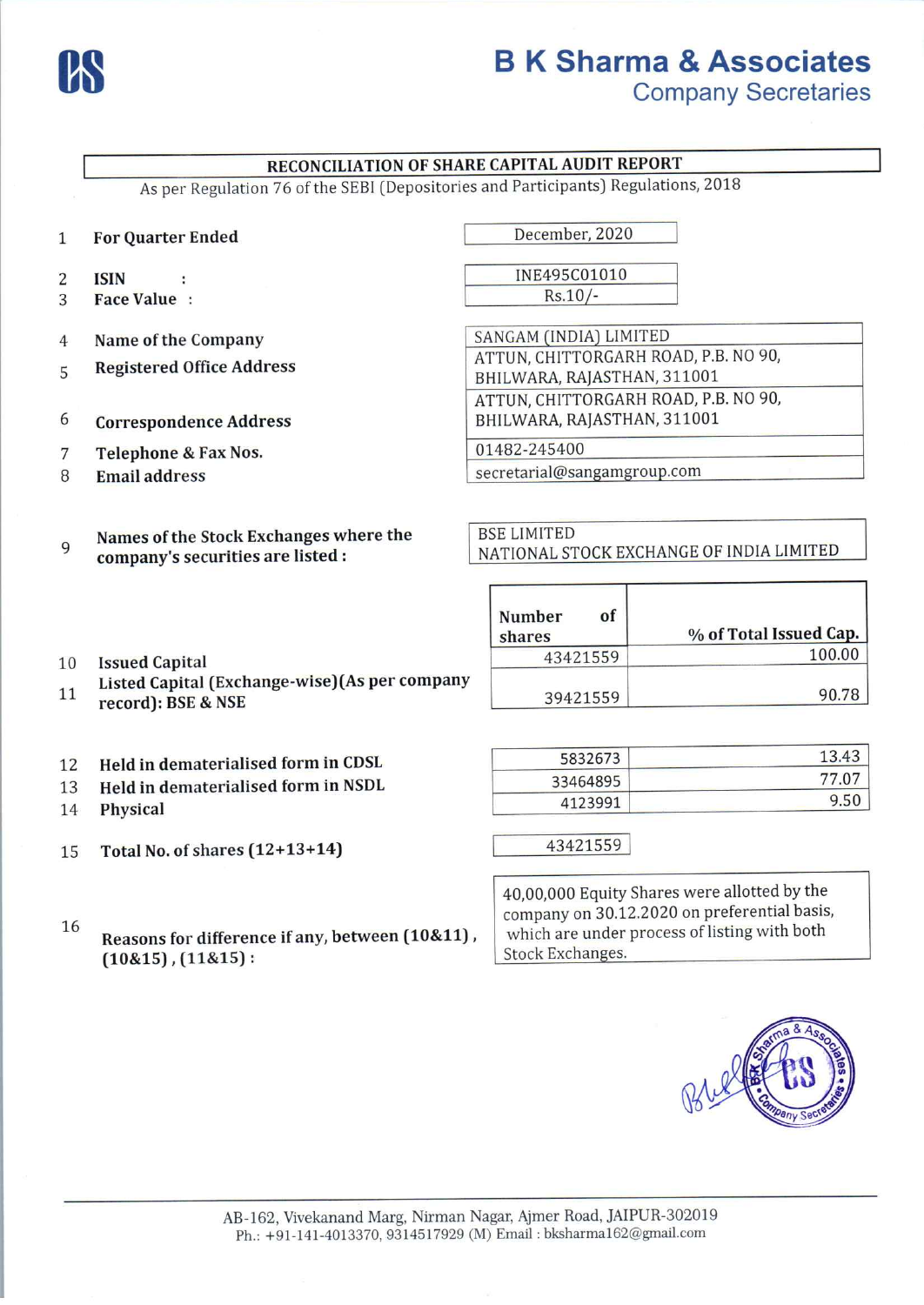

#### 17 **Certifying the details of changes in share capital during the quarter under consideration as per Table below:**

| Particulars                                           | No. of<br>Shares | Applied / Not Applied for<br>Listing    | Listed on<br>Stock<br>Exchanges<br>(Specify)<br>Names) | Whether<br>intimated<br>to CDSL | Whether<br>intimate<br>to NSDL | In-Principle<br>Approval<br>Pending for<br>SE (Specify<br>Names) |
|-------------------------------------------------------|------------------|-----------------------------------------|--------------------------------------------------------|---------------------------------|--------------------------------|------------------------------------------------------------------|
| Issue of<br>Shares on<br>Preferential<br><b>Basis</b> | 4000000          | Under process of Listing<br>Application | <b>BSE</b><br><b>NSE</b>                               | $\overline{\phantom{a}}$        |                                | NA                                                               |

18 **Register of Members is updated (Yes / No)** If not, updated upto which date

-NA-

- 19 Reference of previous quarter with regards to excess dematerialised shares, if any.
- 20 Has the company resolved the matter mentioned in point no.19 above in the current quarter? If not, reason why?
- 21 Mentioned the total no. of requests, if any, confirmed after 21 days and the total no.of requests pending

| <b>Total No.of demat requests</b> |  | No.of requests   No.of shares   Reasons for delay |
|-----------------------------------|--|---------------------------------------------------|
| <b>Confirmed after 21 Days</b>    |  |                                                   |
| Pending for more than 21 days     |  |                                                   |

22. **Name, Telephone & Fax No.** of the **Compliance Officer** of the Co. MR. AK. JAIN

Company Secretary & Compliance Officer TEL NO. 01482-245400; FAXNO. 01482-245450